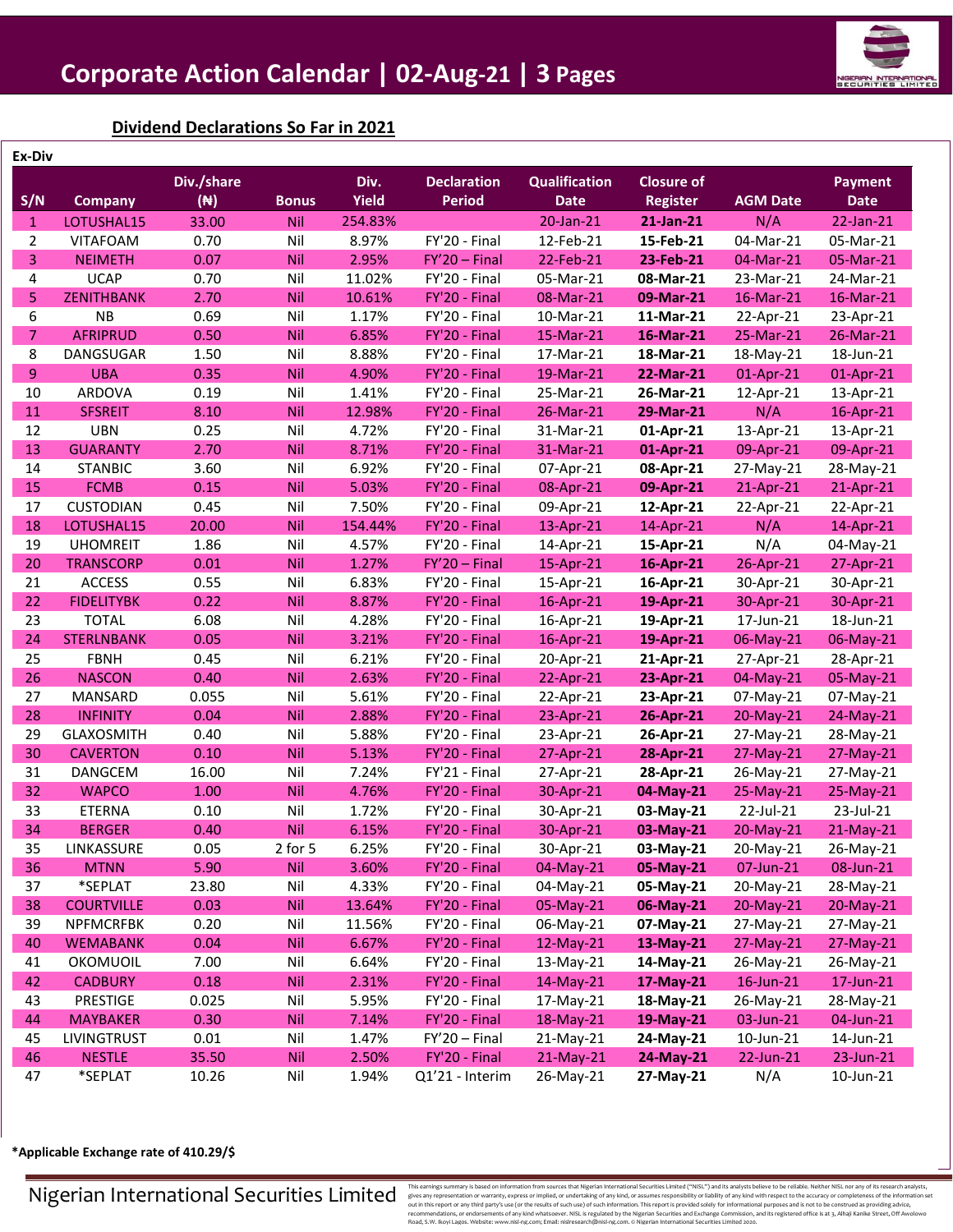

## **Ex-Div Continued**

| S/N | <b>Company</b>   | Div./share<br>$(\mathbb{H})$ | <b>Bonus</b> | Div.<br><b>Yield</b> | <b>Declaration</b><br><b>Period</b> | <b>Qualification</b><br><b>Date</b> | <b>Closure of</b><br><b>Register</b> | <b>AGM Date</b> | <b>Payment</b><br><b>Date</b> |
|-----|------------------|------------------------------|--------------|----------------------|-------------------------------------|-------------------------------------|--------------------------------------|-----------------|-------------------------------|
| 48  | <b>ALEX</b>      | 0.085                        | Nil          | 1.16%                | FY'20 - Final                       | 27-May-21                           | 28-May-21                            | <b>TBA</b>      | <b>TBA</b>                    |
| 49  | <b>JBERGER</b>   | 0.40                         | <b>Nil</b>   | 2.00%                | FY'20 - Final                       | 28-May-21                           | 31-May-21                            | $17$ -Jun- $21$ | 18-Jun-21                     |
| 50  | <b>JAIZBANK</b>  | 0.03                         | Nil          | 4.76%                | FY'20 - Final                       | 28-May-21                           | 31-May-21                            | 23-Jun-21       | 23-Jun-21                     |
| 51  | <b>CAP</b>       | 2.10                         | <b>Nil</b>   | 8.79%                | FY'20 - Final                       | 02-Jun-21                           | 03-Jun-21                            | 17-Jun-21       | 22-Jun-21                     |
| 52  | <b>BOCGAS</b>    | 0.50                         | Nil          | 3.67%                | FY'20 - Final                       | 04-Jun-21                           | 07-Jun-21                            | 24-Jun-21       | 25-Jun-21                     |
| 53  | <b>SAHCO</b>     | 0.165                        | <b>Nil</b>   | 5.75%                | FY'20 - Final                       | 04-Jun-21                           | 07-Jun-21                            | 22-Jun-21       | 22-Jun-21                     |
| 54  | <b>NEM</b>       | 0.09                         | Nil          | 4.69%                | $FY'20 - Final$                     | 04-Jun-21                           | 07-Jun-21                            | 24-Jun-21       | 24-Jun-21                     |
| 55  | <b>STANBIC</b>   | <b>NIL</b>                   | $1$ for $6$  | $\blacksquare$       | $FY'20 - Final$                     | 10-Jun-21                           | $\blacksquare$                       | $27-May-21$     | N/A                           |
| 56  | <b>BETAGLAS</b>  | 1.04                         | Nil          | 1.96%                | $FY'20 - Final$                     | 10-Jun-21                           | 11-Jun-21                            | 01-Jul-21       | 02-Jul-21                     |
| 57  | <b>CILEASING</b> | 0.05                         | <b>Nil</b>   | 1.03%                | $FY'20 - Final$                     | $11$ -Jun- $21$                     | 14-Jun-21                            | 29-Jun-21       | 30-Jun-21                     |
| 58  | <b>UACN</b>      | 1.20                         | Nil          | 12.90%               | FY'20 - Final                       | 14-Jun-21                           | 15-Jun-21                            | 30-Jun-21       | 01-Jul-21                     |
| 59  | <b>BUACEMENT</b> | 2.067                        | <b>Nil</b>   | 2.84%                | FY'20 - Final                       | 18-Jun-21                           | 21-Jun-21                            | 08-Jul-21       | 08-Jul-21                     |
| 60  | **AIRTELAFRI     | 10.27                        | Nil          | 1.37%                | $FY'20 - Final$                     | 25-Jun-21                           | 28-Jun-21                            |                 | 23-Jul-21                     |
| 61  | <b>MCHNICOLS</b> | 0.03                         | <b>Nil</b>   | 3.75%                | $FY'20 - Final$                     | 30-Jun-21                           | 01-Jul-21                            | 29-Jul-21       | 05-Aug-21                     |
| 62  | CONOIL           | 1.50                         | Nil          | 7.32%                | $FY'20 - Final$                     | 02-Jul-21                           | 05-Jul-21                            | <b>TBA</b>      | TBA                           |
| 63  | <b>PRESCO</b>    | 2.00                         | <b>Nil</b>   | 2.78%                | FY'20 - Final                       | 06-Jul-21                           | 07-Jul-21                            | $21$ -Jul-21    | 26-Jul-21                     |
| 64  | <b>FIDSON</b>    | 0.25                         | Nil          | 5.26%                | FY'20 - Final                       | 07-Jul-21                           | 08-Jul-21                            | 22-Jul-21       | 23-Jul-21                     |
| 65  | <b>NAHCO</b>     | 0.13                         | <b>Nil</b>   | 5.91%                | FY'20 - Final                       | $13$ -Jul-21                        | 14-Jul-21                            | 30-Jul-21       | 30-Jul-21                     |
| 66  | <b>SMURFIT</b>   | 0.10                         | Nil          | 38.46%               | FY'21 - Final                       | 16-Jul-21                           | 19-Jul-21                            | 19-Aug-21       | 25-Aug-21                     |

## **Cum Div**

| S/N | <b>Company</b>   | Div./share<br>( <del>N</del> ) | <b>Bonus</b> | Div.<br><b>Yield</b> | <b>Declaration</b><br><b>Period</b> | <b>Qualification</b><br><b>Date</b> | <b>Closure of</b><br><b>Register</b> | <b>AGM Date</b> | <b>Payment</b><br><b>Date</b> |
|-----|------------------|--------------------------------|--------------|----------------------|-------------------------------------|-------------------------------------|--------------------------------------|-----------------|-------------------------------|
| 67  | <b>LASACO</b>    | 0.10                           | <b>Nil</b>   | 7.30%                | FY'21 - Final                       | 05-Aug-21                           | 06-Aug-21                            | $26$ -Aug- $21$ | $30-Aug-21$                   |
| 68  | <b>TOTAL</b>     | 4.00                           | Nil          | 2.38%                | $H1'21 - Interm$                    | 13-Aug-21                           | 16-Aug-21                            | N/A             | 13-Sep-21                     |
| 69  | <b>FLOURMILL</b> | 1.65                           | <b>Nil</b>   | 5.55%                | FY'21 - Final                       | $13$ -Aug- $21$                     | 16-Aug-21                            | 08-Sep-21       | $09-Sep-21$                   |
| 70  | <b>MTNN</b>      | 4.55                           | Nil          | 2.76%                | H <sub>1</sub> '21 - Interim        | 19-Aug-21                           | 20-Aug-21                            | N/A             | 27-Aug-21                     |
| 71  | <b>TRIPPLEG</b>  | 0.07                           | <b>Nil</b>   | 10.00%               | FY'21 - Final                       | $23$ -Aug-21                        | 24-Aug-21                            | 09-Sep-21       | 15-Sep-21                     |
| 72  | UPL              | 0.05                           | Nil          | 2.99%                | FY'21 - Final                       | 31-Aug-21                           | 01-Sep-21                            | 23-Sep-21       | 23-Sep-21                     |
| 73  | <b>HONYFLOUR</b> | 0.07                           | <b>Nil</b>   | 5.74%                | FY'20 - Final                       | 03-Sep-21                           | 06-Sep-21                            | 23-Sep-21       | $23-Sep-21$                   |
| 74  | <b>REDSTAREX</b> | 0.05                           | 1 for 33     | 1.36%                | FY'21 - Final                       | 03-Sep-21                           | 06-Sep-21                            | 16-Sep-21       | 23-Sep-21                     |
| 75  | LEARNAFRCA       | 0.15                           | <b>Nil</b>   | 14.29%               | FY'21 - Final                       | 08-Oct-21                           | 11-Oct-21                            | 21-Oct-21       | 22-Oct-21                     |

**\*\* Applicable Exchange rate of 410.95/\$**

Nigerian International Securities Limited

This earnings summary is based on information from sources that Migretian Interactional Securities Limital and Migretian Interactional Securities Limital Securities (will serve the information of marginal states and missin